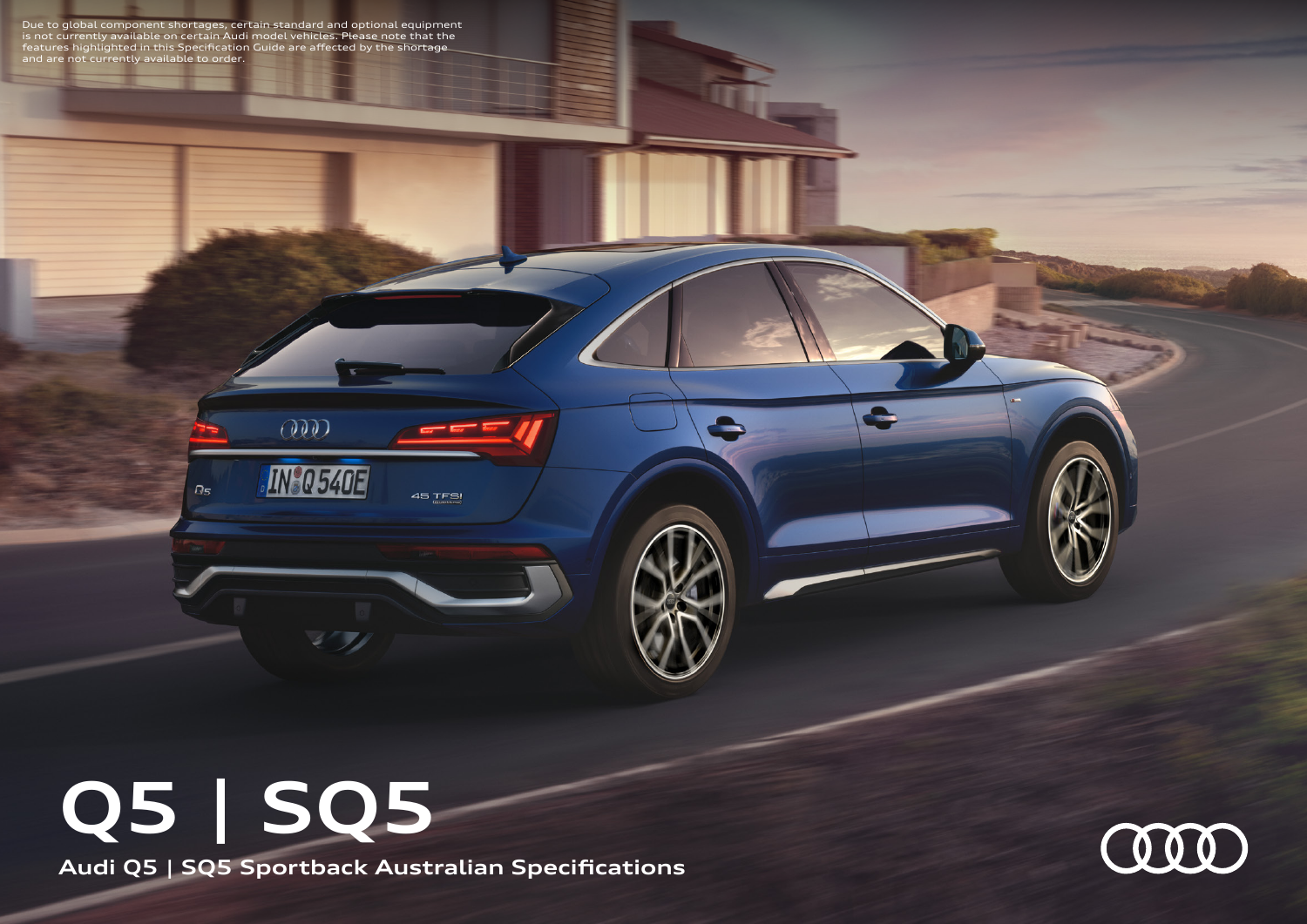|                                                                                                                                                                                                                      | Q5 Sportback<br>40 TDI quattro<br>S line                                                                    | Q5 Sportback<br>45 TFSI quattro<br>S line                                                                                   | SQ5<br>Sportback                                                                                                 |
|----------------------------------------------------------------------------------------------------------------------------------------------------------------------------------------------------------------------|-------------------------------------------------------------------------------------------------------------|-----------------------------------------------------------------------------------------------------------------------------|------------------------------------------------------------------------------------------------------------------|
| <b>Technical data</b>                                                                                                                                                                                                |                                                                                                             |                                                                                                                             |                                                                                                                  |
| Engine type                                                                                                                                                                                                          | 4-cylinder diesel engine with<br>turbocharging and<br>12V Mild Hybrid Electric<br>Vehicle technology (MHEV) | 4-cylinder petrol engine with<br>fuel injection, turbocharging<br>and 12V Mild Hybrid Electric<br>Vehicle technology (MHEV) | 6-cylinder diesel engine with<br>turbocharging, EPC and<br>48V Mild Hybrid Electric<br>Vehicle technology (MHEV) |
| Capacity (cc)                                                                                                                                                                                                        | 1,968                                                                                                       | 1,984                                                                                                                       | 2,967                                                                                                            |
| Power (kW/rpm)                                                                                                                                                                                                       | $150 / 3,800 - 4,200$                                                                                       | 183 / 5,000 - 6,500                                                                                                         | 251/3,800 - 3,950                                                                                                |
| Torque (Nm/rpm)                                                                                                                                                                                                      | $400 / 1,750 - 3,250$                                                                                       | $370 / 1,600 - 4,300$                                                                                                       | 700 / 1,750 - 3,250                                                                                              |
| Driveline                                                                                                                                                                                                            | quattro with ultra<br>technology                                                                            | quattro with ultra<br>technology                                                                                            | quattro                                                                                                          |
| Transmission                                                                                                                                                                                                         | 7-speed S tronic                                                                                            | 7-speed S tronic                                                                                                            | 8-speed tiptronic                                                                                                |
| Start-Stop system                                                                                                                                                                                                    |                                                                                                             |                                                                                                                             | $\bullet$                                                                                                        |
| Acceleration (sec) 0-100km/h                                                                                                                                                                                         | 7.6                                                                                                         | 6.3                                                                                                                         | 5.1                                                                                                              |
| Top speed in km/h                                                                                                                                                                                                    | 222                                                                                                         | 237                                                                                                                         | 250                                                                                                              |
| Unladen weight in kg1                                                                                                                                                                                                | 1,900                                                                                                       | 1,845                                                                                                                       | 2,085                                                                                                            |
| Maximum towing weight (braked) in kg                                                                                                                                                                                 | 2,000                                                                                                       | 2,000                                                                                                                       | 2,000                                                                                                            |
| Maximum down ball weight in kg                                                                                                                                                                                       | 200                                                                                                         | 200                                                                                                                         | 200                                                                                                              |
| Fuel consumption (combined)#4                                                                                                                                                                                        |                                                                                                             |                                                                                                                             |                                                                                                                  |
| Litres per 100km                                                                                                                                                                                                     | $5.4*$                                                                                                      | $8.0*$                                                                                                                      | $7.1^{\circ}$                                                                                                    |
| $\triangleright$ CO <sub>2</sub> emissions grams per km                                                                                                                                                              | $142*$                                                                                                      | 183#                                                                                                                        | 1864                                                                                                             |
| <b>Safety</b>                                                                                                                                                                                                        |                                                                                                             |                                                                                                                             |                                                                                                                  |
| Active bonnet                                                                                                                                                                                                        | $\bullet$                                                                                                   | $\bullet$                                                                                                                   | $\bullet$                                                                                                        |
| Airbags (eight in total) front airbags for driver and passenger, side airbags for front and rear passengers, head level curtain airbag for<br>front and rear                                                         |                                                                                                             | ٠                                                                                                                           |                                                                                                                  |
| Attention assist - provides a warning alert tone and visual signal if the system evaluates that the drivers attention may be lapsing                                                                                 | $\bullet$                                                                                                   | $\bullet$                                                                                                                   | $\bullet$                                                                                                        |
| Audi pre-sense city with Autonomous Emergency Braking and pedestrian detection - detects impending collisions at up to 85 km/h and<br>can reduce speed by up to 40 km/h <sup>2</sup>                                 |                                                                                                             | ٠                                                                                                                           |                                                                                                                  |
| Audi pre-sense front - provides extended collision warnings and emergency braking up to the maximum vehicle speed <sup>2</sup>                                                                                       | Included with Adaptive<br>cruise control                                                                    | ٠                                                                                                                           |                                                                                                                  |
| Audi pre-sense rear - helps to mitigate rear-end collisions within system limits through a series of measures including flashing the hazard<br>lights at high frequency to warn the surrounding traffic <sup>2</sup> |                                                                                                             | ٠                                                                                                                           |                                                                                                                  |
| Electromechanical parking brake                                                                                                                                                                                      | ٠                                                                                                           | $\bullet$                                                                                                                   | $\bullet$                                                                                                        |
| Electronic Stabilisation Control (ESC) with electronic wheel-selective torque control, ABS, ASR, EDL and Brake Assist                                                                                                | ٠                                                                                                           | ٠                                                                                                                           | $\bullet$                                                                                                        |
| Hold assist - holds the vehicle on gradients indefinitely to enable smooth driving                                                                                                                                   | $\bullet$                                                                                                   | $\bullet$                                                                                                                   | $\bullet$                                                                                                        |
| Hill descent control                                                                                                                                                                                                 | ٠                                                                                                           | $\bullet$                                                                                                                   | $\bullet$                                                                                                        |
| Seat belts at front and outer rear with pre-tensioners and belt force limiters; 3 point seat belts for all passengers                                                                                                | $\bullet$                                                                                                   | $\bullet$                                                                                                                   | $\bullet$                                                                                                        |
| Seatbelt reminders for all passengers                                                                                                                                                                                | $\bullet$                                                                                                   | $\bullet$                                                                                                                   | $\bullet$                                                                                                        |
| First aid kit, warning triangle and high visibility vests                                                                                                                                                            | $\bullet$                                                                                                   | $\bullet$                                                                                                                   | $\bullet$                                                                                                        |
| Tyre pressure loss indicator                                                                                                                                                                                         | ٠                                                                                                           | $\bullet$                                                                                                                   | $\bullet$                                                                                                        |

 $\bullet$  = Standard  $\mid$   $\Box$  = Optional equipment  $\mid$  - = Not available  $\mid$  NCO = No cost option

# Figures are calculated on the basis of 20 inch wheels.

<sup>∆</sup> Figures are calculated on the basis of 21 inch wheels.

∗∆ Fuel consumption, CO2 data, energy consumption and range figures (as applicable to the vehicle in question) are derived from laboratory testing in accordance with 81/02. Factors including but not limited to driving sty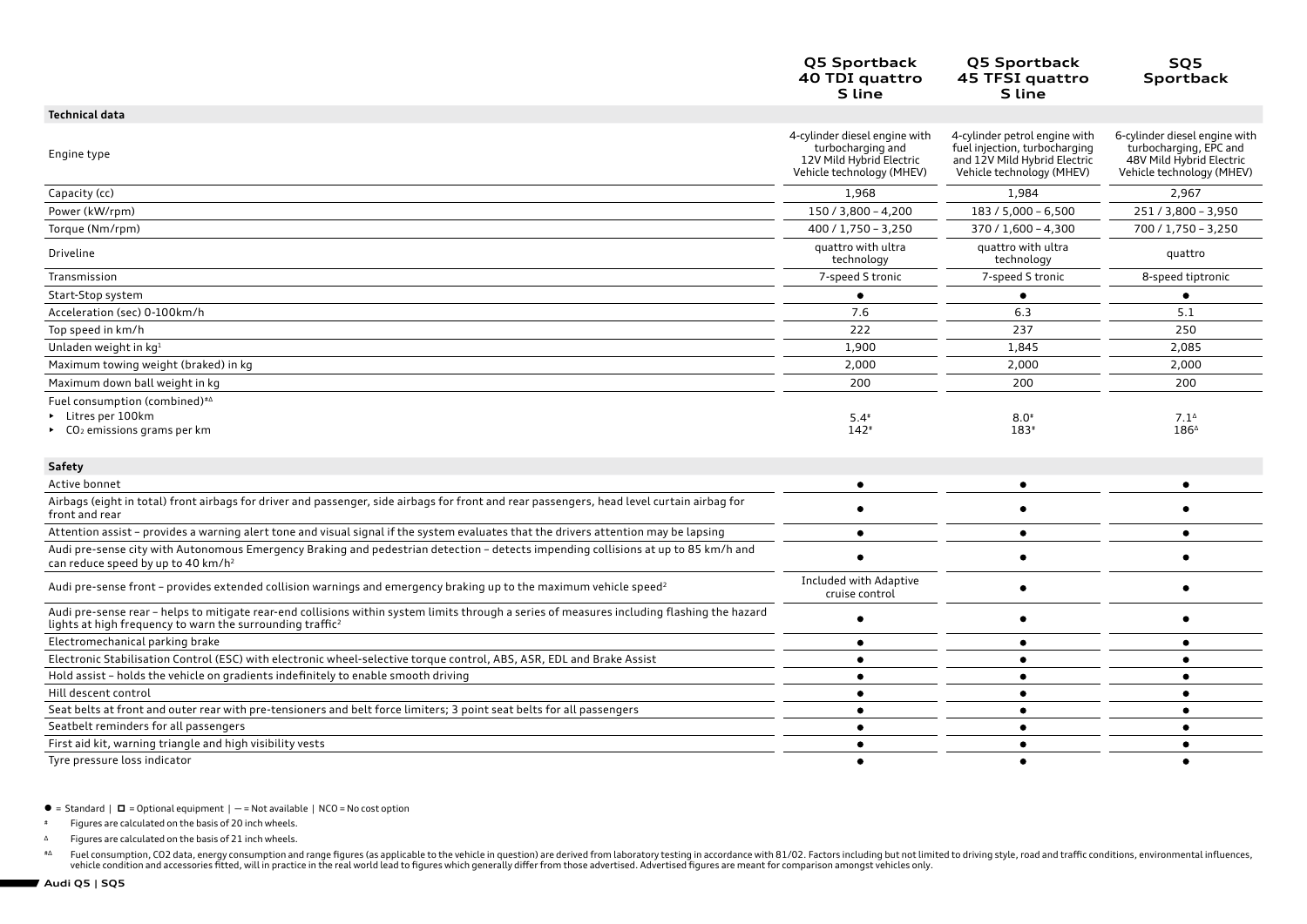| Packages                                                                                                                                                                                                                                                                                                                                                                                                                                                                                                                                                                                   | Option<br>Code | <b>Q5 Sportback</b><br>40 TDI quattro<br><b>S</b> line | <b>Q5 Sportback</b><br>45 TFSI quattro<br>S line | SQ5<br>Sportback |
|--------------------------------------------------------------------------------------------------------------------------------------------------------------------------------------------------------------------------------------------------------------------------------------------------------------------------------------------------------------------------------------------------------------------------------------------------------------------------------------------------------------------------------------------------------------------------------------------|----------------|--------------------------------------------------------|--------------------------------------------------|------------------|
| Comfort package                                                                                                                                                                                                                                                                                                                                                                                                                                                                                                                                                                            |                |                                                        |                                                  |                  |
| Example 1. Rear seat bench plus with sliding and reclining functions<br>Electric seats for driver and front passenger including four-way electric lumbar support and memory function for drivers seat<br>Exterior mirrors; heated, folding and auto-dimming with memory; kerb-side function on the passenger side - includes heated<br>windscreen washer jets<br>▶ Heated front seats                                                                                                                                                                                                      | WC7            | o                                                      |                                                  |                  |
| Technik package                                                                                                                                                                                                                                                                                                                                                                                                                                                                                                                                                                            |                |                                                        |                                                  |                  |
| Audi Matrix LED headlights with dynamic front and rear indicators (40 TDI quattro S line)<br>Audi Matrix LED headlights with dynamic front and digital OLED rear lights including actively changing light graphics<br>(45 TFSI quattro S line)<br>► Bang & Olufsen 3D Sound System – surround sound reproduction via 19 high-performance loudspeakers including subwoofer;<br>16-channel amplifier with a total output of 755 watts<br>▶ Privacy glass – dark tinted rear and rear side windows<br>Example 1 Head-up display - in colour with speed, navigation and assistance information | <b>WXE</b>     | o                                                      | о                                                |                  |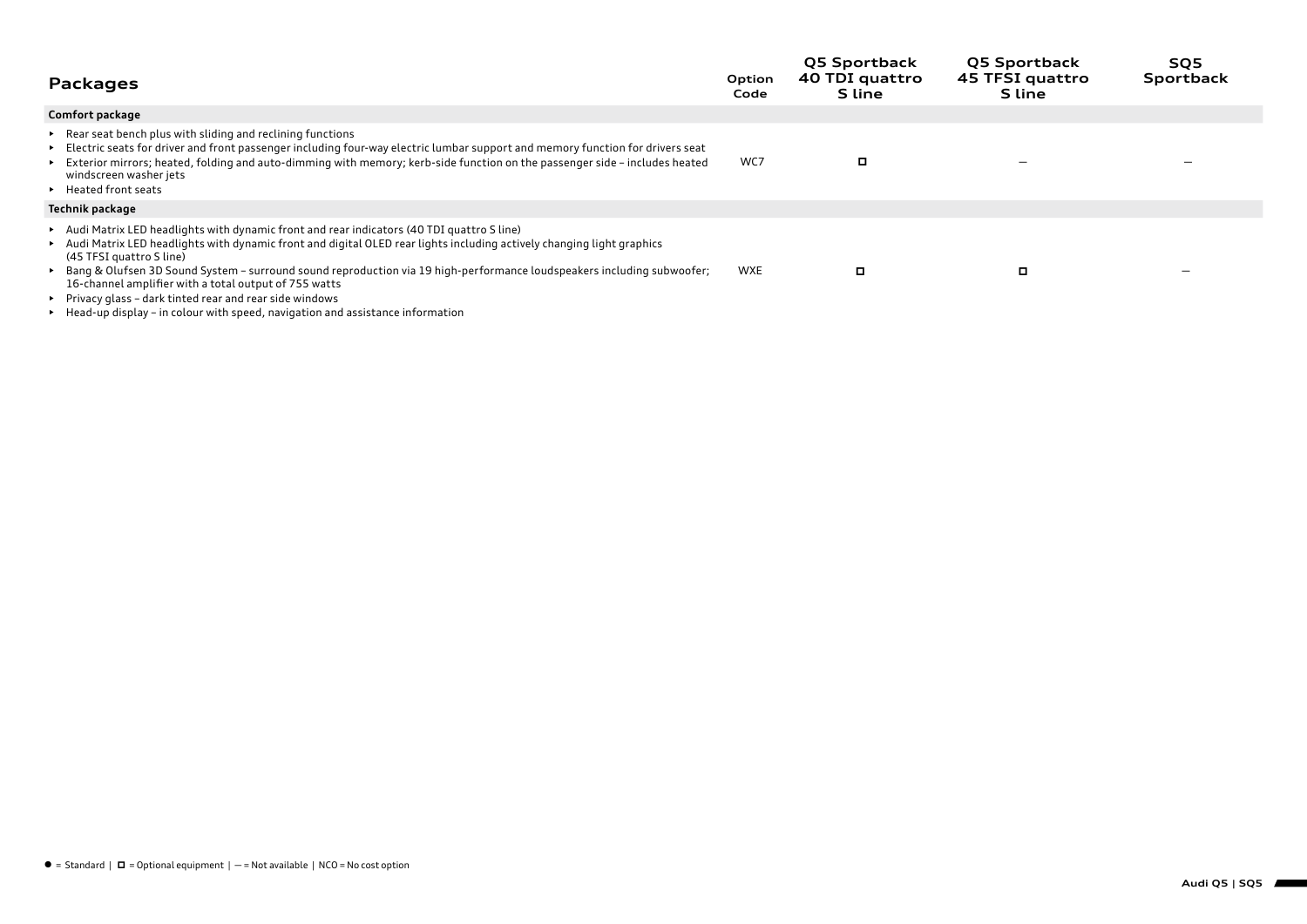|                                      | <b>Standard Equipment and Options</b>                                                                                                                                                                                                     | Option<br>Code  | Q5 Sportback<br>40 TDI quattro<br>S line | Q5 Sportback<br>45 TFSI quattro<br>S line | SQ5<br>Sportback |
|--------------------------------------|-------------------------------------------------------------------------------------------------------------------------------------------------------------------------------------------------------------------------------------------|-----------------|------------------------------------------|-------------------------------------------|------------------|
|                                      | Wheels, suspension and driving dynamics                                                                                                                                                                                                   |                 |                                          |                                           |                  |
|                                      | 20" alloy wheels in 5-arm design with 255/45 tyres                                                                                                                                                                                        |                 |                                          |                                           |                  |
|                                      | 20" alloy wheels in 5-segment-spoke design, contrasting grey, partly polished<br>with 255/45 tyres                                                                                                                                        | V71             | α                                        |                                           |                  |
|                                      | 20" Audi Sport alloy wheels in 5-V-spoke design, gloss anthracite black, partly polished<br>with 255/45 tyres                                                                                                                             | 54U             | о                                        |                                           |                  |
|                                      | 21" Audi Sport alloy wheels in 5-double-spoke turbine design, matt titanium grey, gloss turned<br>with 255/40 tyres                                                                                                                       | 46Q             |                                          | о                                         |                  |
|                                      | 21" Audi Sport alloy wheels in 5-V-spoke offset design, gloss anthracite black, partly polished<br>with 255/40 tyres                                                                                                                      | 45I             |                                          | о                                         | <b>NCO</b>       |
|                                      | 21" Audi Sport alloy wheels in 5-twin-spoke V design, contrasting grey, partly polished<br>with 255/40 tyres                                                                                                                              | 42V             |                                          |                                           | <b>NCO</b>       |
|                                      | Audi drive select - allows the selection of six driving modes (additional offroad and lift modes with air suspension)                                                                                                                     |                 | $\bullet$                                | $\bullet$                                 | $\bullet$        |
|                                      | S sport suspension with adaptive dampers                                                                                                                                                                                                  |                 | $\overline{\phantom{0}}$                 |                                           | $\bullet$        |
| Red brake callipers                  | Adaptive air suspension - with variable ride height and dampening depending on drive select mode. Increased ground clearance                                                                                                              |                 | $\overline{\phantom{0}}$                 |                                           | $\bullet$        |
|                                      | when lift/offroad mode is used and rear lowering mode for easier loading of the luggage compartment                                                                                                                                       | 1BK             | П                                        | $\Box$                                    |                  |
|                                      | Adaptive air suspension sport - with variable ride height and dampening depending on drive select mode. Increased ground<br>clearance when lift/offroad mode is used and rear lowering mode for easier loading of the luggage compartment | 2MB             | $\overline{\phantom{0}}$                 |                                           | П.               |
| quattro sport differential           |                                                                                                                                                                                                                                           | GH <sub>2</sub> | $\qquad \qquad -$                        | $\overline{\phantom{0}}$                  | П.               |
| Spare wheel, collapsible space saver |                                                                                                                                                                                                                                           |                 | $\bullet$                                | $\bullet$                                 | $\bullet$        |
| Paint finishes <sup>^</sup>          |                                                                                                                                                                                                                                           |                 |                                          |                                           |                  |
|                                      | Ibis white                                                                                                                                                                                                                                |                 | <b>NCO</b>                               | <b>NCO</b>                                | <b>NCO</b>       |
|                                      | Quantum grey                                                                                                                                                                                                                              |                 |                                          | Π.                                        | <b>NCO</b>       |
|                                      | Glacier white, metallic                                                                                                                                                                                                                   |                 | Π.                                       | Π.                                        | <b>NCO</b>       |
|                                      | Floret silver, metallic                                                                                                                                                                                                                   |                 | П                                        | $\Box$                                    | <b>NCO</b>       |
|                                      | Mythos black, metallic                                                                                                                                                                                                                    |                 | Π.                                       | Π.                                        | <b>NCO</b>       |
|                                      | District green, metallic                                                                                                                                                                                                                  |                 | П                                        | $\blacksquare$                            | <b>NCO</b>       |
|                                      | Navarra blue, metallic                                                                                                                                                                                                                    |                 | п                                        | п                                         | <b>NCO</b>       |
|                                      | Ultra blue, metallic                                                                                                                                                                                                                      |                 | П                                        | $\Box$                                    | <b>NCO</b>       |
|                                      | Daytona grey, pearl effect                                                                                                                                                                                                                |                 | Π.                                       | Π.                                        | <b>NCO</b>       |

 $\bullet$  = Standard |  $\Box$  = Optional equipment | - = Not available | NCO = No cost option

<sup>^</sup> Actual colour may vary from sample due to printing process, paint finish prices are not dependent on the model.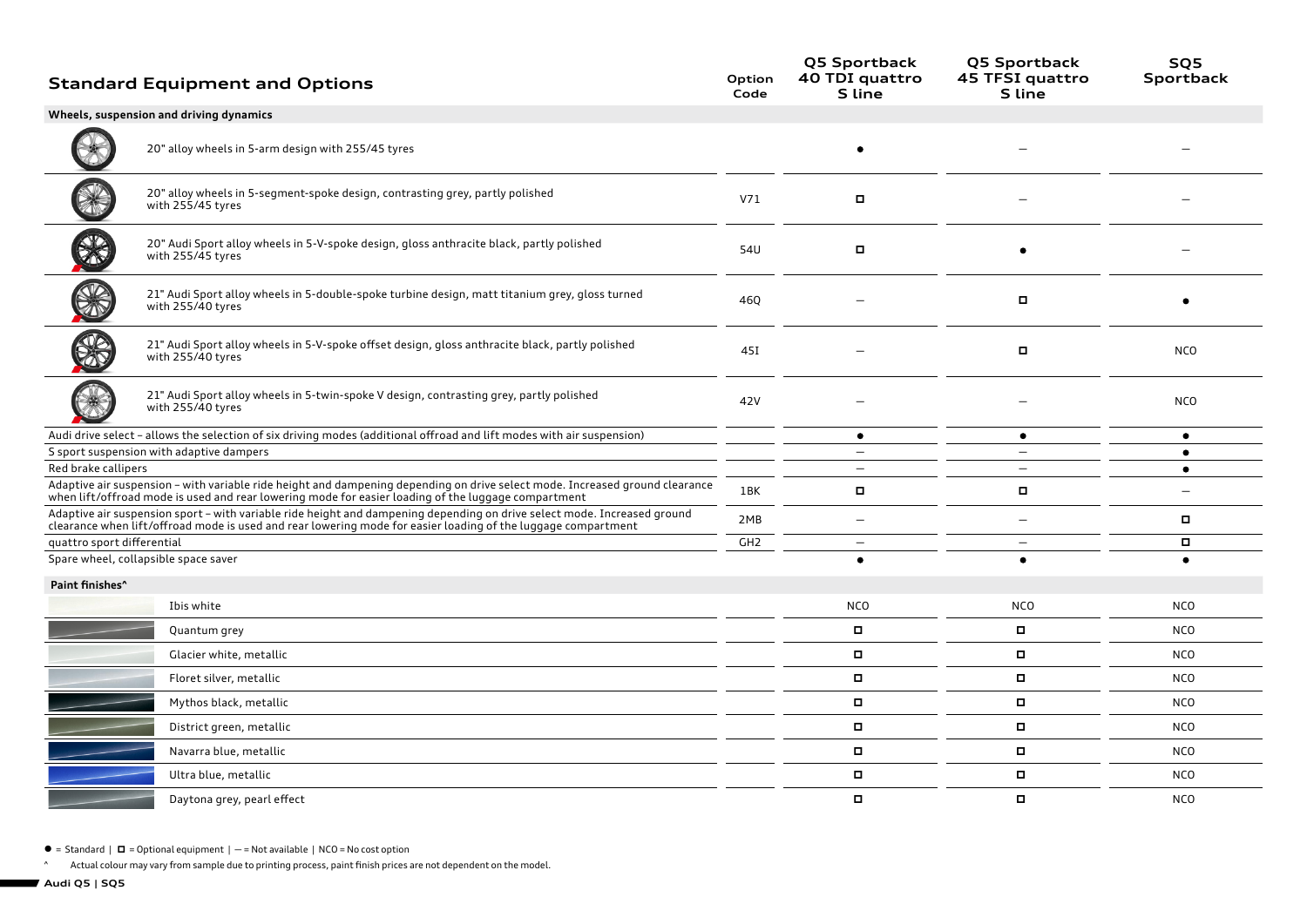| <b>Standard Equipment and Options</b>                                                                                                                                                                                                                               | Option<br>Code | Q5 Sportback<br>40 TDI quattro<br>S line | Q5 Sportback<br>45 TFSI quattro<br>S line | SQ5<br><b>Sportback</b> |
|---------------------------------------------------------------------------------------------------------------------------------------------------------------------------------------------------------------------------------------------------------------------|----------------|------------------------------------------|-------------------------------------------|-------------------------|
| Assistance systems                                                                                                                                                                                                                                                  |                |                                          |                                           |                         |
| Audi parking system plus front and rear with visual display                                                                                                                                                                                                         |                |                                          |                                           |                         |
| 360 degree cameras - 4 wide-angle cameras cover the entire area immediately around the vehicle, providing a range of<br>different views for even easier manoeuvring <sup>2</sup>                                                                                    |                |                                          |                                           |                         |
| Audi active lane assist - when activated helps the driver stay in the lane by gentle corrective steering intervention<br>and through steering vibration <sup>2</sup>                                                                                                |                |                                          |                                           |                         |
| Lane change warning (side assist) - warns vehicles in the blind spot as well as those approaching rapidly from the side <sup>2</sup>                                                                                                                                |                |                                          |                                           | $\bullet$               |
| Collision avoidance assist - provides additional assistance to the driver with supporting steering torque in critical<br>situations where the driver initiates evasive action <sup>2</sup>                                                                          |                | Included with Adaptive<br>cruise control |                                           |                         |
| Cross traffic assist rear - supports the driver when reversing out of a perpendicular parking space reducing the risk of accidents <sup>2</sup>                                                                                                                     |                |                                          | $\bullet$                                 | $\bullet$               |
| Cruise control with braking to maintain set speed; includes speed limiter <sup>2</sup>                                                                                                                                                                              |                |                                          |                                           |                         |
| Adaptive cruise control with Stop & Go, distance indicator, traffic jam assist and speed limiter <sup>2</sup>                                                                                                                                                       | 8T8            |                                          | $\bullet$                                 | $\bullet$               |
| Exit warning system – detects cars and cyclists when opening doors and provides a visual warning to occupants                                                                                                                                                       |                | $\bullet$                                | $\bullet$                                 | ٠                       |
| High beam assist - switches automatically between low and high beam                                                                                                                                                                                                 |                | ٠                                        |                                           | ٠                       |
| Light and rain sensor                                                                                                                                                                                                                                               |                |                                          |                                           |                         |
| Park assist - searches for suitable bay and kerb-side parking spaces, and helps to steer the vehicle into the space <sup>2</sup>                                                                                                                                    |                |                                          |                                           |                         |
| Turn assist - monitors oncoming traffic when turning right at low speeds <sup>2</sup>                                                                                                                                                                               |                | Included with Adaptive<br>cruise control |                                           |                         |
| <b>Exterior Features</b>                                                                                                                                                                                                                                            |                |                                          |                                           |                         |
| LED headlights and tail lights - full LED headlights with daytime driving lights, dipped beam, high beam, position light, all-<br>weather light, turning light, static cornering light and automatic-dynamic headlight range control                                |                |                                          |                                           |                         |
| Matrix LED headlights including LED daytime running lights with distinctive light signature, dynamic front and rear indicators,<br>all-weather lights, turning lights, motorway light function and LED rear lights – includes headlight washer system               |                | Included in Technik package              |                                           | $\bullet$               |
| Digital OLED rear lights including actively changing light graphics when in drive select Dynamic mode and when vehicles<br>approach the stationary vehicle from behind; includes unique welcome home and leaving home animations<br>with Technik package on 40 TDI) | PX6            | п                                        | Included in Technik package               | о                       |
| Black exterior styling package - adds black highlights around the Audi Singleframe, the trim strips on the side windows and the<br>bumpers, front and rear. Includes exterior mirrors in black.                                                                     | 4ZD            | о                                        | о                                         | о                       |
| Roof rails in aluminium (not available with Black exterior styling package)                                                                                                                                                                                         | 351            | п                                        | о                                         | о                       |
| Roof rails in black (only in conjunction with Black exterior styling package)                                                                                                                                                                                       | 3S2            | Π.                                       | $\Box$                                    | о                       |
| Convenience key, full keyless entry and start - includes sensor controlled luggage compartment release                                                                                                                                                              |                | $\bullet$                                |                                           | $\bullet$               |
| Electric rear tailgate - can be opened and closed with a kicking motion                                                                                                                                                                                             |                | ٠                                        | ٠                                         | ٠                       |
| Exterior mirrors; heated and folding; kerb-side function on the passenger side - includes heated windscreen washer jets                                                                                                                                             |                |                                          | $\qquad \qquad -$                         |                         |
| Exterior mirrors; heated, folding and auto-dimming with memory; kerb-side function on the passenger side – includes heated<br>windscreen washer jets                                                                                                                |                | Included with Comfort<br>package         |                                           |                         |
| Body colour paint finish for lower parts of bumpers and wheel arch trims                                                                                                                                                                                            |                |                                          | $\bullet$                                 | $\bullet$               |
| Contrasting paint finish in Manhattan grey for lower parts of bumpers and wheel arch trims (not available in combination with<br>Daytona grey, pearl effect and Quantum grey)                                                                                       | 2K8/2K9        | о                                        | $\Box$                                    | о                       |
| Privacy glass - dark tinted rear and rear side windows                                                                                                                                                                                                              |                | Included in Technik package              | Included in Technik package               | ٠                       |
| S line body styling including honeycomb singleframe grille, S line front and rear bumpers, side sills and rear tailgate spoiler                                                                                                                                     |                |                                          | $\bullet$                                 |                         |
| S body styling including honeycomb singleframe grille, S front and rear bumpers, side sills, rear tailgate spoiler, quad tail pipe<br>trims and aluminium look mirror caps                                                                                          |                |                                          |                                           |                         |
| Sunroof, panoramic, tinted glass, electrically tilting and opening with electric sun shade                                                                                                                                                                          | 3FU            |                                          |                                           |                         |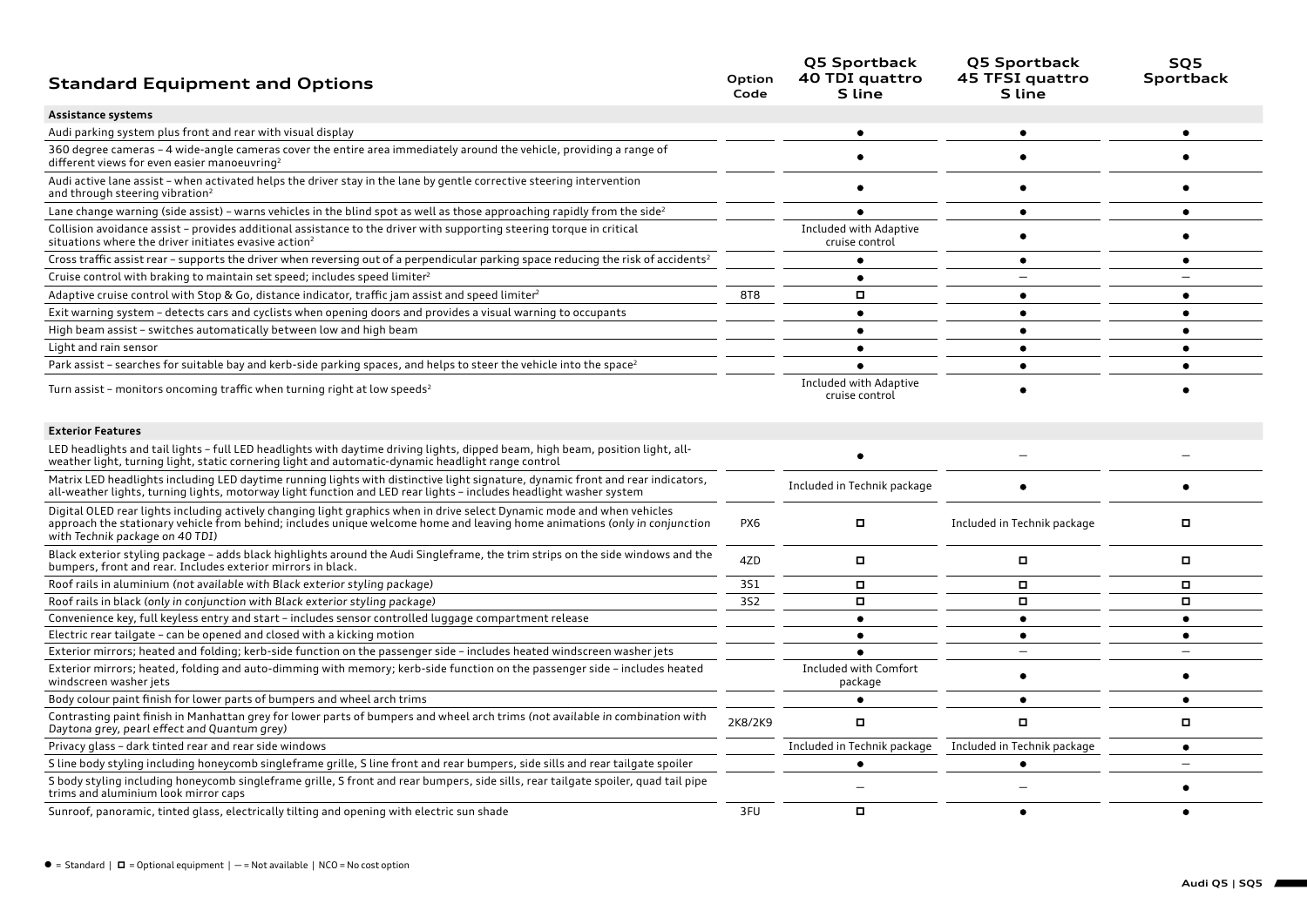| <b>Standard Equipment and Options</b>                                                                                                                                                                                                                                             | Option<br>Code  | Q5 Sportback<br>40 TDI quattro<br>S line | Q5 Sportback<br>45 TFSI quattro<br>S line | SQ5<br>Sportback         |
|-----------------------------------------------------------------------------------------------------------------------------------------------------------------------------------------------------------------------------------------------------------------------------------|-----------------|------------------------------------------|-------------------------------------------|--------------------------|
| Seating and upholstery                                                                                                                                                                                                                                                            |                 |                                          |                                           |                          |
| Sport front seats                                                                                                                                                                                                                                                                 |                 |                                          |                                           |                          |
| Electric seats for driver and front passenger including four-way electric lumbar support                                                                                                                                                                                          |                 |                                          |                                           |                          |
| Electric seats for driver and front passenger including four-way electric lumbar support and memory function for drivers seat                                                                                                                                                     |                 | Included in Comfort<br>package           |                                           |                          |
| Leather appointed seat upholstery <sup>8</sup>                                                                                                                                                                                                                                    |                 |                                          |                                           |                          |
| Fine Nappa leather seat upholstery with contrasting stitching in diamond pattern                                                                                                                                                                                                  |                 | $\overline{\phantom{0}}$                 | ٠                                         | ٠                        |
| Massage function for front seats (not available in combination with ventilated seats)                                                                                                                                                                                             | 816             |                                          |                                           | о                        |
| Heated front seats, adjustable in 3 stages                                                                                                                                                                                                                                        | 4A3             | о                                        | $\bullet$                                 | $\bullet$                |
| Variable head restraints for the front seats                                                                                                                                                                                                                                      |                 | $\overline{\phantom{0}}$                 | $\qquad \qquad -$                         | $\bullet$                |
| Ventilated front sport seats, adjustable in 3 stages, in leather appointed upholstery with contrasting stitching (does not include<br>diamond pattern or S embossing)                                                                                                             | PS8             |                                          |                                           | <b>NCO</b>               |
| Extended upholstery package - lower part of centre console and door armrests in man made leather with contrasting stitching                                                                                                                                                       |                 | $\overline{\phantom{0}}$                 |                                           | ٠                        |
| Folding rear seat backrest with 40:20:40 split and centre armrest                                                                                                                                                                                                                 |                 |                                          | $\bullet$                                 |                          |
| Rear seat bench plus with sliding and reclining functions                                                                                                                                                                                                                         |                 | Included in Comfort<br>package           |                                           |                          |
| Inlays                                                                                                                                                                                                                                                                            |                 |                                          |                                           |                          |
| Inlays in aluminium rhombus                                                                                                                                                                                                                                                       |                 | ٠                                        |                                           |                          |
| Inlays in matt brushed aluminium                                                                                                                                                                                                                                                  |                 |                                          | $\bullet$                                 | $\bullet$                |
| Inlays in fine grain ash, natural grey-brown, natural finish                                                                                                                                                                                                                      | 7TL             | $\Box$                                   | $\overline{\phantom{0}}$                  | $\overline{\phantom{0}}$ |
| Inlays in piano black                                                                                                                                                                                                                                                             | 5TL             | $\Box$                                   | п                                         | о                        |
| Inlays in carbon atlas                                                                                                                                                                                                                                                            | 5MK             |                                          |                                           | $\Box$                   |
| <b>Interior features</b>                                                                                                                                                                                                                                                          |                 |                                          |                                           |                          |
| 3-zone deluxe automatic air conditioning with combined charcoal and particulate filter and rear digital display                                                                                                                                                                   |                 |                                          |                                           |                          |
| Accent surfaces in black gloss look; includes lidded storage compartment in centre console                                                                                                                                                                                        |                 | $\bullet$                                | $\bullet$                                 | $\bullet$                |
| Auto-dimming interior mirror, frameless                                                                                                                                                                                                                                           |                 |                                          |                                           | $\bullet$                |
| Bottle holders in all four doors                                                                                                                                                                                                                                                  |                 | $\bullet$                                | $\bullet$                                 | $\bullet$                |
| Climate controlled beverage holder in front with heating and cooling functions                                                                                                                                                                                                    | 4M9             | $\Box$                                   | о                                         | о                        |
| Front door sill trims with aluminium inlays, illuminated with "S" design                                                                                                                                                                                                          |                 | $\bullet$                                | $\bullet$                                 | $\bullet$                |
| Electrically adjustable steering column with memory and automatic entry and exit functions (Not currently available - Please<br>refer to disclaimer on the front cover of this Specification Guide)                                                                               | <b>2C7</b>      |                                          | \$950*                                    |                          |
| Floor mats at front and rear (with contrasting stitching for SQ5 Sportback)                                                                                                                                                                                                       |                 | ٠                                        |                                           |                          |
| Front centre armrest, adjustable with storage compartment                                                                                                                                                                                                                         |                 | $\bullet$                                | $\bullet$                                 | $\bullet$                |
| Headlining in Titanium grey (in Atlas beige with beige interior trim)                                                                                                                                                                                                             | 6N)             | <b>NCO</b>                               | $\overline{\phantom{0}}$                  |                          |
| Headlining in black cloth                                                                                                                                                                                                                                                         |                 | $\bullet$                                | $\bullet$                                 | $\bullet$                |
| Interior lighting package including ambient lighting - includes courtesy lighting in the exterior door handles, entrance<br>lighting, ambient lighting in the front centre console, footwell lighting at front (and rear on SQ5 Sportback), inside door<br>handles and door trims |                 |                                          |                                           |                          |
| Colour interior lighting package including ambient lighting with 30 selectable colours and 5 colour profiles                                                                                                                                                                      | QQ <sub>2</sub> | о                                        | о                                         |                          |
| Leather 3-spoke steering wheel with multifunction plus, shift paddles and hands-on detection                                                                                                                                                                                      |                 | ٠                                        | ٠                                         |                          |
| Storage package - storage net on the back of the front seat backrests, lockable glove compartment, cup holders in the rear<br>centre armrest, luggage compartment net and tensioning strap                                                                                        |                 |                                          |                                           |                          |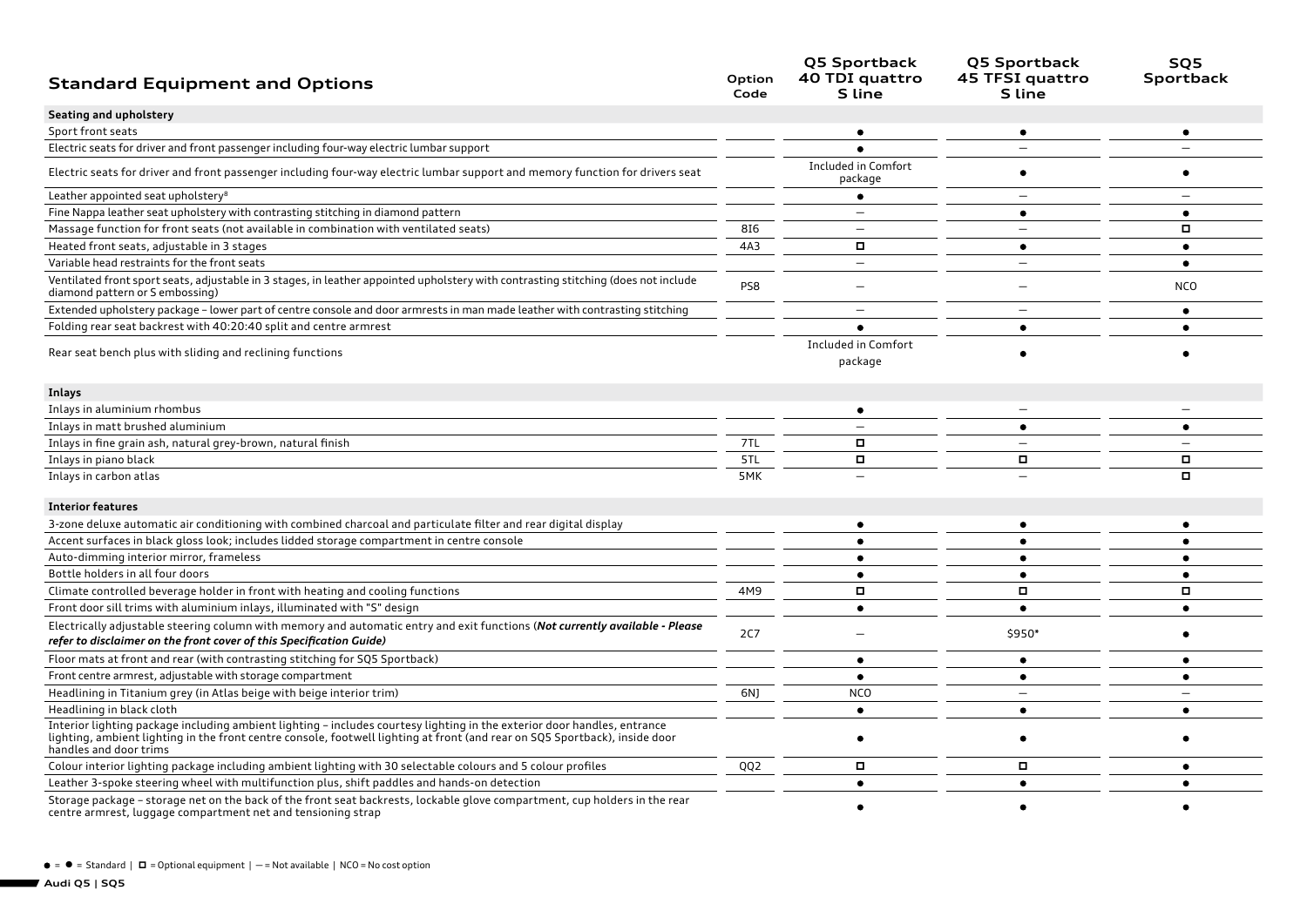| <b>Standard Equipment and Options</b>                                                                                                                                                                                                                                                                                                                                                                                                         | Option<br>Code | Q5 Sportback<br>40 TDI quattro<br><b>S</b> line | Q5 Sportback<br>45 TFSI quattro<br>S line | SQ5<br>Sportback |
|-----------------------------------------------------------------------------------------------------------------------------------------------------------------------------------------------------------------------------------------------------------------------------------------------------------------------------------------------------------------------------------------------------------------------------------------------|----------------|-------------------------------------------------|-------------------------------------------|------------------|
| Infotainment                                                                                                                                                                                                                                                                                                                                                                                                                                  |                |                                                 |                                           |                  |
| Audi connect plus Navigation & Infotainment <sup>+3</sup> services including:<br>Online traffic information with hazard alert<br>Destination entry via myAudi or Google Maps<br>Parking information<br>Weather<br>Fuel prices<br><b>Google Services</b><br>Audi connect plus Security & Assistance <sup>+4</sup> services including:<br>Car finder with remote signal<br>Remote lock & unlock<br>Emergency call<br>Online roadside assistance |                |                                                 |                                           |                  |
| Audi virtual cockpit plus - fully digital configurable instrument cluster with 12.3 inch high resolution colour display                                                                                                                                                                                                                                                                                                                       |                |                                                 |                                           |                  |
| Audi music interface - 2 USB interfaces in front with charging and data transfer functionality. Also includes 2 USB interfaces in the<br>rear with charging function <sup>5</sup>                                                                                                                                                                                                                                                             |                |                                                 |                                           |                  |
| Audi phone box light - supports wireless charging via the "Qi" standard for compatible smartphones and smartphone covers <sup>5</sup><br>(Not currently available - Please refer to disclaimer on the front cover of this Specification Guide)                                                                                                                                                                                                |                |                                                 |                                           |                  |
| Audi smartphone interface - connects to Apple CarPlay and Android Auto via USB to access approved apps via the MMI interface;<br>includes wireless Apple CarPlay <sup>5</sup>                                                                                                                                                                                                                                                                 |                |                                                 |                                           |                  |
| 8 loudspeakers with a total output of 100 watts                                                                                                                                                                                                                                                                                                                                                                                               |                |                                                 |                                           |                  |
| Audi sound system, 10 loudspeakers including centre speaker and subwoofer, 6-channel amplifier with total output of 180 watts                                                                                                                                                                                                                                                                                                                 |                |                                                 |                                           |                  |
| Bang & Olufsen 3D Sound System - surround sound reproduction via 19 high-performance loudspeakers including subwoofer;<br>16-channel amplifier with a total output of 755 watts; includes accent lighting of the front door speakers                                                                                                                                                                                                          |                | Included in Technik package                     | Included in Technik package               |                  |
| Bluetooth interface with connectivity for 2 devices at once; with music streaming <sup>5</sup>                                                                                                                                                                                                                                                                                                                                                |                |                                                 |                                           |                  |
| DAB+ Digital radio <sup>6</sup>                                                                                                                                                                                                                                                                                                                                                                                                               |                |                                                 |                                           |                  |
| Head-up display - in colour with speed, navigation and assistance information                                                                                                                                                                                                                                                                                                                                                                 |                | Included in Technik package                     | Included in Technik package               |                  |
|                                                                                                                                                                                                                                                                                                                                                                                                                                               |                |                                                 |                                           |                  |

## **MMI navigation plus7 with MMI touch including:**

• Navigation system with high-resolution 10.1 inch colour display and handwriting detection

- Voice control with natural speech detection
- 3D map display including places of interest and city models
- MMI search: free-text search with intelligent destination suggestions
- $\bullet$  = Standard  $\mid$   $\Box$  = Optional equipment  $\mid$  = Not available  $\mid$  NCO = No cost option
- # Figures according to ADR 81/02 derived from laboratory testing. Factors including but not limited to driving style, road and traffic conditions, environmental influences, vehicle condition and accessories fitted, will in differ from those advertised. Advertised figures are meant for comparison amongst vehicles only.
- <sup>#</sup> The content and scope of the Audi connect plus services offered may vary from time to time. Features vary by model and Audi AG may add, change, replace or remove individual services or features at any time during your conditions apply, please visit www.audi.com.au/audiconnectplus-termsofservice for more information. Additional Information about our privacy practices and procedures is contained in our Privacy Policy located at: www.audi. 1 Unladen vehicle weight includes driver (75kg) and fuel tank 90% full, calculated in accordance with the current version of Directive 92/21/EEC. Optional equipment may increase the car's unladen weight and drag coefficien
- speed will be reduced accordingly.
- 2 Audi driver assistance systems work only within system limits and are intended to assist the driver. The driver remains responsible for driving the vehicle and is required to remain attentive at all times.
- 3 Audi connect plus Navigation & Infotainment services. These services are provided through a SIM card permanently installed in the vehicle. The costs of calls and data connections are included in the price of the services delivery. Emergency call and Audi Service Request are valid for 10 years after vehicle delivery. If Audi connect plus services are based on services from third-party providers, permanent availability cannot be guaranteed a
- 4 Audi connect plus Security & Assistance services. These services are provided through a SIM card permanently installed in the vehicle. The costs of calls and data connections are included in the price of the services. Th coverage of the mobile phone network. The services are generally provided for at least 1 year and up to 3 years from vehicle delivery. The emergency call service is provided for up to 10 years from vehicle delivery.
- **5** Please check with your Audi dealer for approved telephones that have been tested by Audi for compatibility.
- **6** Digital radio reception coverage dependent on vehicle location.
- **7** MMI navigation functional features may differ or not be available for the Australian market. Please refer to your Audi dealer for up-to-date information.
- **8** Certain sections of the leather appointed seat upholstery contain man-made material.

## **Vehicle pictured is an overseas Q5 Sportback 45 TFSI quattro S line model with optional equipment.**